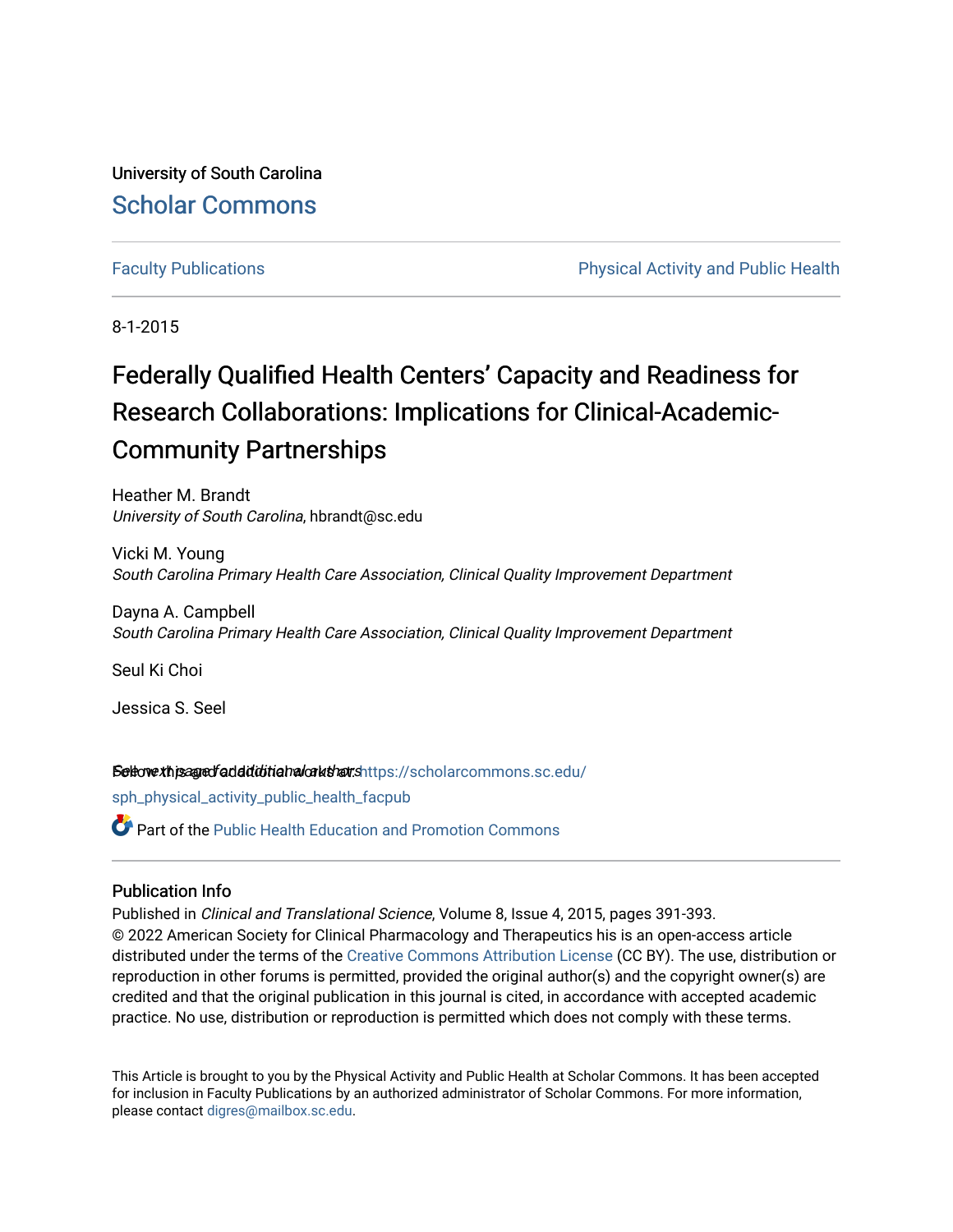### Author(s)

Heather M. Brandt, Vicki M. Young, Dayna A. Campbell, Seul Ki Choi, Jessica S. Seel, and Daniela B. Friedman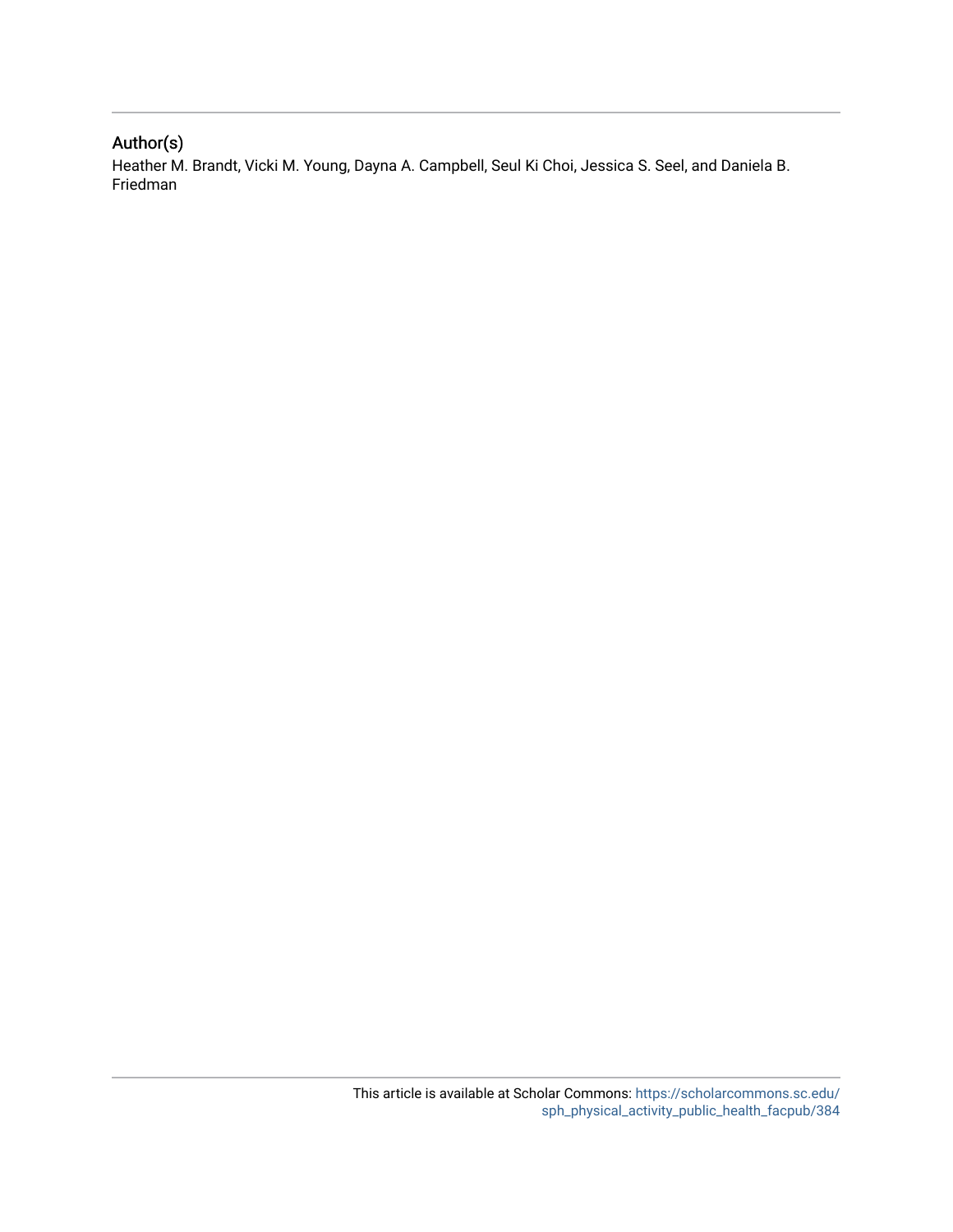## Federally Qualified Health Centers' Capacity and Readiness for Research Collaborations: Implications for Clinical-Academic-Community Partnerships

Heather M. Brandt, Ph.D., C.H.E.S.<sup>1,2</sup>, Vicki M. Young, Ph.D.<sup>3</sup>, Dayna A. Campbell, M.P.H.<sup>3</sup>, Seul Ki Choi, M.P.H<sup>1,2</sup>, Jessica S. Seel, B.A.<sup>1,2</sup>, and Daniela B. Friedman, Ph.D.<sup>1,2</sup>

#### **Abstract**

**Background:** Federally qualified health centers (FQHCs) provide a health care safety net for underserved populations and contribute unique expertise to research that could further enhance quality of patient care. The purpose of this research was to assess interest in, readiness to, and capacity for conducting research in FQHCs in South Carolina (SC).

**Methods :** A Web-based survey was administered to 20 FQHCs across SC. Fourteen representatives of FQHCs completed the 39-item survey that assessed research experience and interest, partnerships and funding, barriers and benefits to research participation, training and technical assistance needs, and research capacity.

Results: FQHCs are interested in conducting research. FQHCs reported that health center leadership, organizational benefit, active engagement of staff, and clear roles for partners were important factors for successful partnerships. Inequity of budget and resources were the greatest challenges encountered. Improved patient outcomes, additional resources for the center, reduction in disparities, and academic partnerships were considered benefits for participation. FQHCs were interested in training and technical assistance opportunities for research funding and best practices for the use of research to inform programs and services.

**Conclusions:** FQHCs are willing to collaborate on research. For successful research partnerships, collaborators should understand FQHCs' challenges and barriers to participation. Clin Trans Sci 2015; Volume 8: 391–393

Keywords: federally qualified health center, research partnership, capacity, readiness

#### **Introduction**

Federally qualified health centers (FQHCs) are vital to the United States (US) primary care safety net by providing services to medically underserved patients.<sup>1,2</sup> Compared to private providers, FQHCs serve more public insurance recipients, low income, and/ or uninsured patients who have greater burden of diseases;<sup>3,4</sup> thus, FQHCs play an important role in efforts to reduce health disparities.<sup>5</sup> In South Carolina (SC), FQHCs have the support of a statewide membership organization, the SC Primary Health Care Association (SCPHCA), committed to assisting FQHCs by providing a coordinating structure to ensure access to health services for communities across the state. In 2012, the 20 FQHCs served more than 324,000 patients, including 266,000 covered by Medicare, Medicaid, or who were uninsured.<sup>6</sup>

 FQHCs also have unique expertise they can contribute to research that could enhance the quality of patient care and assist in reducing health disparities. Previous research involving an FQHC as a location for a farmers' market showed improved fruit and vegetable intake among patients.<sup>7</sup> Another study of oral health in underserved communities stressed the need to establish a dedicated FQHC research network to help reduce disparities.<sup>2</sup> To date, however, FQHCs' engagement in research has been hampered by organizational, cultural, and infrastructure obstacles.<sup>8</sup>

The current study was conducted with FQHCs to assess their levels of interest in, readiness to, and capacity for conducting research. This assessment was performed collaboratively between the SC Cancer Prevention and Control Research Network at the University of South Carolina, SCPHCA, National Association of Community Health Centers (NACHC), and Clinical and Translational Science Institute at Children's National (CTSI-CN). This is the first study to assess perceived benefits and barriers to engaging FQHCs in research in SC.

#### **Methods**

 Twenty FQHCs were contacted by email to complete a Web-based survey using Qualtrics. A chief executive officer or executive director, a designated representative of the health center, or someone knowledgeable about their center's research activities was asked to participate. Fourteen FQHCs completed the survey. There were no major differences in characteristics between FQHC responders and nonresponders. The survey consisted of 39 items to assess research experience and interest, partnership and funding, staffing and ethical review, barriers and benefits to research participation, training and technical assistance needs, and capacity for conducting research. Survey questions were adapted from a national survey conducted by NACHC and CTSI-CN. 9–11 Additional items for administration in SC were also included. The survey was conducted from October to December 2011. Participating FQHCs received \$100. Descriptive statistics were computed using SAS 9.4 (SAS Institute, Cary, NC). The research protocol was approved by the university's institutional review board.

#### **Results**

 Of the 14 FQHCs, 71% had previously conducted and/or participated in research ( $n = 10$ ), and 90% of those were interested

'Department of Health Promotion, Education, and Behavior, Arnold School of Public Health, University of South Carolina, Columbia, South Carolina, USA; <sup>2</sup>Statewide Cancer Prevention and Control Program, Arnold School of Public Health, University of South Carolina, Columbia, South Carolina, USA; <sup>3</sup>South Carolina Primary Health Care Association, Clinical Quality Improvement Department, Columbia, South Carolina, USA.

Correspondence: Daniela B. Friedman (dbfriedman@sc.edu)

DOI: 10.1111/cts.12272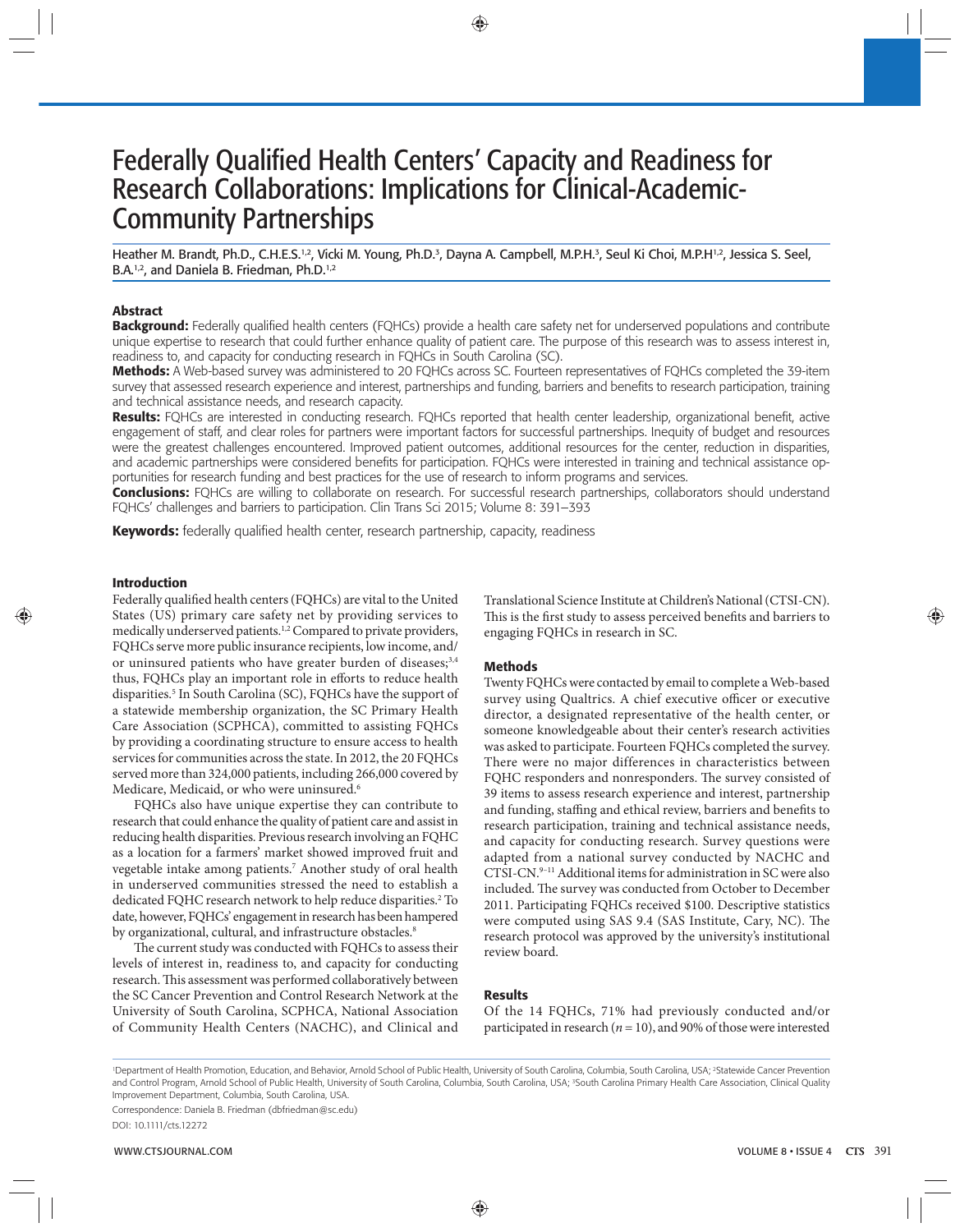in expanding research activities ( $n = 9$ ). Those who had not previously conducted or participated in research  $(n = 4)$  were interested in research partnerships with external researchers. All FQHCs that had previous research experience reported that their experiences with external researchers were either successful  $(n = 7)$  or somewhat successful  $(n = 3)$ . The five most mentioned factors for successful partnerships with external researchers were health center leadership ( $n = 10$ ), active engagement of front-line staff ( $n = 9$ ), clear and compelling benefits to organization ( $n =$ 10), clear roles and responsibilities for each partner  $(n = 9)$ , and trust and/or transparency in partnership  $(n = 8)$ . The greatest challenge to conducting successful partnered research was inequity of budget and resources ( $n = 4$ ). Three FQHCs that had participated in research reported that they had not experienced any challenges in their partnership.

 FQHCs both with and without research experiences reported several barriers to their health center's research participation. The top five most commonly reported barriers were dedicated staff time to conduct or participate in research, training to apply for and conduct research, concern about loss of productivity or income during research activities, methods to publish/ disseminate findings, and funding opportunities for which health centers are eligible (*Table 1*). The top six factors indicated as huge or moderate benefits in motivating health centers to participate in research were improved patient outcomes and experience, additional resources to support the health center, reduction in health disparities, academic partnerships that support activities outside research, improved care delivery, and better access to specialty care for patients (*Table 1*). FQHCs were interested in training and technical assistance for finding and capitalizing on funding opportunities for research  $(n = 11)$  and using research to inform programs and services  $(n = 8)$ . They reported that they would prefer these trainings/technical assistance through webinars/online learning ( $n = 14$ ) and seminars ( $n = 11$ ).

#### **Discussion**

Survey results revealed FQHCs' perceived benefits and barriers to participating in research partnerships. FQHCs are interested

in research, however, they face barriers such as balancing patient care with research and lack of capacity. Providing training and technical assistance would be beneficial to FQHCs to lessen the burden of research engagement.<sup>10</sup> Research partners could assist FQHCs in improving health care outcomes<sup>4</sup> and overcome barriers to research participation through capacity building, especially in terms of addressing staff and financial limitations. Findings could inform opportunities to develop future training modules for FQHCs to overcome barriers and increase capacity. Based on reported barriers, modules need to include: trainings for quality improvement, trainings for improving research capacity, and trainings for interpretation and dissemination of research findings. Training of key staff is an important mechanism for solidifying relationships between FQHCs and external partners and facilitating mutual understanding of responsibilities of each person engaged in the partnership. Activities designed to create relationships between the FQHCs and their academic research partner could foster ownership in the process and build trust.<sup>5</sup>

 Realizing the unique opportunities in partnering with FQHCs is crucial to working toward better health outcomes for vulnerable populations.<sup>9</sup> FQHCs are willing to participate in research but they have expressed several barriers that discourage their engagement in research. Potential research partners of FQHCs need to understand the overwhelming demands of the FQHC setting and their perceived benefits and barriers to research.<sup>4</sup> A shared understanding of needs, goals, and capacity between research partners and FQHCs will allow for the design of mutually beneficial research programs and lead to improved outcomes for populations served by FQHCs.

#### **Acknowledgments**

 Authors acknowledge their partnership with the National Association of Community Health Centers (NACHC) and the Clinical and Translational Science Institute at Children's National (CTSI-CN), a joint effort by Children's National Medical Center and the George Washington University.

 Funding provided to the South Carolina Cancer Prevention and Control Research Network (SC-CPCRN) by the Centers for

|                                                                                             | <b>Not</b>  | <b>Minor</b> | <b>Moderate/Huge</b> |
|---------------------------------------------------------------------------------------------|-------------|--------------|----------------------|
| <b>Top Barriers</b>                                                                         |             |              |                      |
| Dedicated staff time to conduct or participate in research                                  | $0(0.0\%)$  | $2(14.3\%)$  | 12 (85.7%)           |
| Training in applying for and conducting research                                            | $0(0.0\%)$  | $3(21.4\%)$  | $11(78.6\%)$         |
| Concern about loss of productivity or income during research activities                     | $0(0.0\%)$  | $4(28.6\%)$  | 10 (74.4%)           |
| Methods to publish / disseminate findings                                                   | $1(7.1\%)$  | $3(21.4\%)$  | 10 (74.4%)           |
| Funding opportunities for which our health center is eligible                               | $2(14.3\%)$ | $3(21.4\%)$  | $9(64.3\%)$          |
| <b>Top Benefits</b>                                                                         |             |              |                      |
| Improved patient outcomes and experience                                                    | $0(0.0\%)$  | $0(0.0\%)$   | 14 (100.0%)          |
| Additional resources to support health center capacity, including<br>information technology | $0(0.0\%)$  | $0(0.0\%)$   | 14 (100.0%)          |
| Reduction in health disparities                                                             | $0(0.0\%)$  | $1(7.1\%)$   | 13 (92.9%)           |
| Academic partnerships that support activities outside research                              | $0(0.0\%)$  | $1(7.1\%)$   | 13 (92.9%)           |
| Improved care delivery                                                                      | $1(7.1\%)$  | $0(0.0\%)$   | 13 (92.9%)           |
| Better access to specialty care for patients                                                | $1(7.1\%)$  | $0(0.0\%)$   | 13 (92.9%)           |

**Table 1.** The degree of barriers and benefits to health centers' participation in research [N (%)].